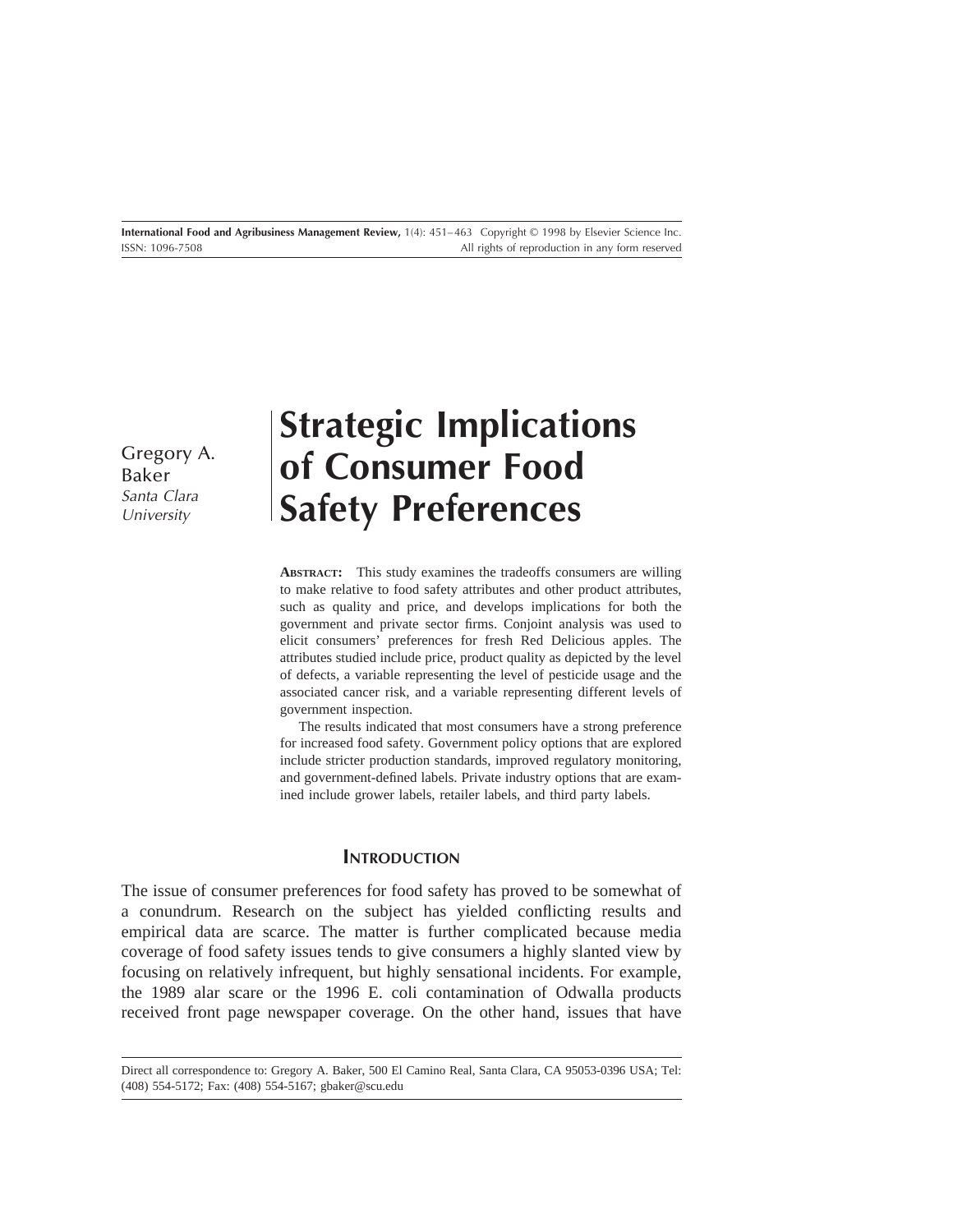widespread and long-lasting implications for the safety of the food supply, such as major changes in food safety laws, often receive only minor media coverage. Senauer, Asp, and Kinsey characterized consumer concern for food safety as growing, but at most times largely latent (Senauer, Asp, and Kinsey, 1991).

Empirical research is hampered by the limited variation in food safety levels found in most products conveniently available to consumers. For example, fresh produce may offer consumers the greatest array of food safety options with product alternatives that include conventionally produced produce, produce with no detectable pesticide residues, and organic produce. However, conducting empirical research is complicated because alternatives to conventionally produced produce may be available only in specialty grocery stores, offered sporadically throughout the year, or sold without labels that clearly indicate the quality standard.

Previous research has done little to settle the debate over whether and how much consumers are willing to pay for enhanced food safety. Most of the consumer food safety research conducted to date has consisted of surveys regarding consumers' attitudes toward food safety or consumers' intentions to buy hypothetical products. At one end of the spectrum, several studies have found that consumers are willing to pay very little, if anything, for increased food safety. Ott found in a study of Georgia shoppers that one-third of the respondents were not willing to pay any premium for pesticide residue-free produce, and that slightly less than 10% of his sample was willing to pay as much as a 10% premium (Ott, 1990). A similar study of Pennsylvania consumers indicated that only 26% of the sample was willing to pay a premium of more than 15% for chemical pesticide residue-free tomatoes (Weaver, Evans, and Luloff, 1992). At the other end of the spectrum, several studies have found that consumers have indicated a willingness to pay substantial premiums for safer produce. In a study of North Carolina shoppers, Eom found that 65% of respondents were willing to pay, on average, \$0.35 per pound more for produce that was screened for pesticides than for unscreened produce (Eom, 1994). In yet another study, Van Ravenswaay and Hoehn estimated that consumers were willing to pay an additional \$0.313 per pound to avoid Alar in fresh apples (Van Ravenswaay and Hoehn, 1991).

The mixed messages generated by the consumer research leave many important questions unanswered. How much are consumers actually willing to pay for enhanced food safety attributes? In the case of pesticides, do consumers desire a lower level of risk from exposure to pesticides? Or would they prefer greater assurance that established safety regulations are being followed? If increased food safety is called for, should it be provided by a government agency or the private sector?

The objectives of this study are two-fold. The first objective is to develop a clearer understanding of American consumers' preferences for food safety and the kind of tradeoffs they make relative to factors such as price and quality. This will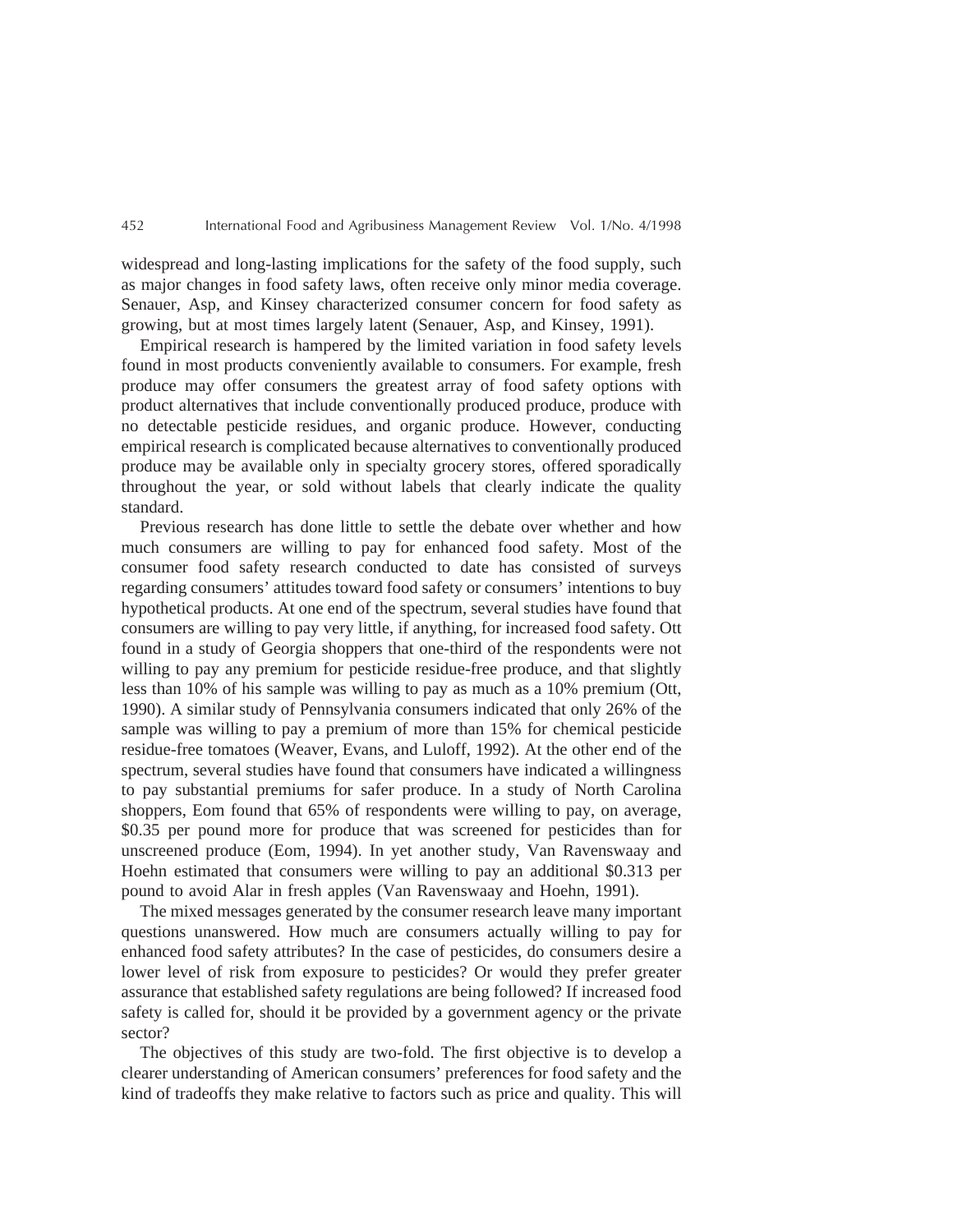be accomplished by using a simulated market approach in an attempt to elicit realistic responses from consumers. The second objective is to analyze the various alternatives that policy makers and private sector firms might consider to address consumer food safety preferences.

# **RESEARCH METHOD**

Conjoint analysis was used to elicit consumer preferences for food safety attributes in a nationwide study. Conjoint analysis is a standard marketing tool used to measure consumer preferences for product attributes as well as evaluate potential new products (Hair, 1992). It is particularly useful in assessing consumer preferences for nonmarket goods and in evaluating products or attributes that do not yet exist in the marketplace. The major benefit of conjoint analysis is that consumers are given a task that is as realistic as possible, given the experimental setting. They are asked to rate (or rank) several alternative products in much the same fashion that they would choose between several products in any shopping experience. Conjoint analysis is therefore ideal for circumstances where it is necessary to realistically assess consumer preferences when such preferences cannot be empirically observed. Conjoint analysis has been used in several food industry studies, $<sup>1</sup>$  and was used in the pilot project on which this study is based</sup> (Baker and Crosbie, 1994).

The conjoint analysis method is designed to present respondents with choices similar to those that they would make in a market setting. It is necessary to choose a product and adequately define the product by selecting key product attributes and attribute levels. In most instances researchers use a commercially available software package to generate the experimental design (the combinations of product attribute levels) that consumers then rate or rank. The responses are analyzed to determine the value that individual consumers place on each attribute. For a more detailed description of conjoint analysis see Hair (1992).

Red Delicious apples were chosen as the product, because most consumers have a high degree of familiarity with this fruit. Four product attributes were determined to be the most salient features, based on either their importance to consumers or their relevance to this study. These attributes included price, quality as indicated by the level of defects, level of pesticide usage/cancer risk, and government oversight.

Price was chosen as a variable because of its obvious importance to consumers. The three price levels, \$0.69, \$0.99, and \$1.29 per pound, were chosen because they were felt to represent a reasonable price range, consistent with the other attribute levels and recent market conditions. During the 1994-95 production season, the U.S. average price for Red Delicious apples ranged from \$0.72 to \$0.92 (Bureau of Labor Studies, 1998).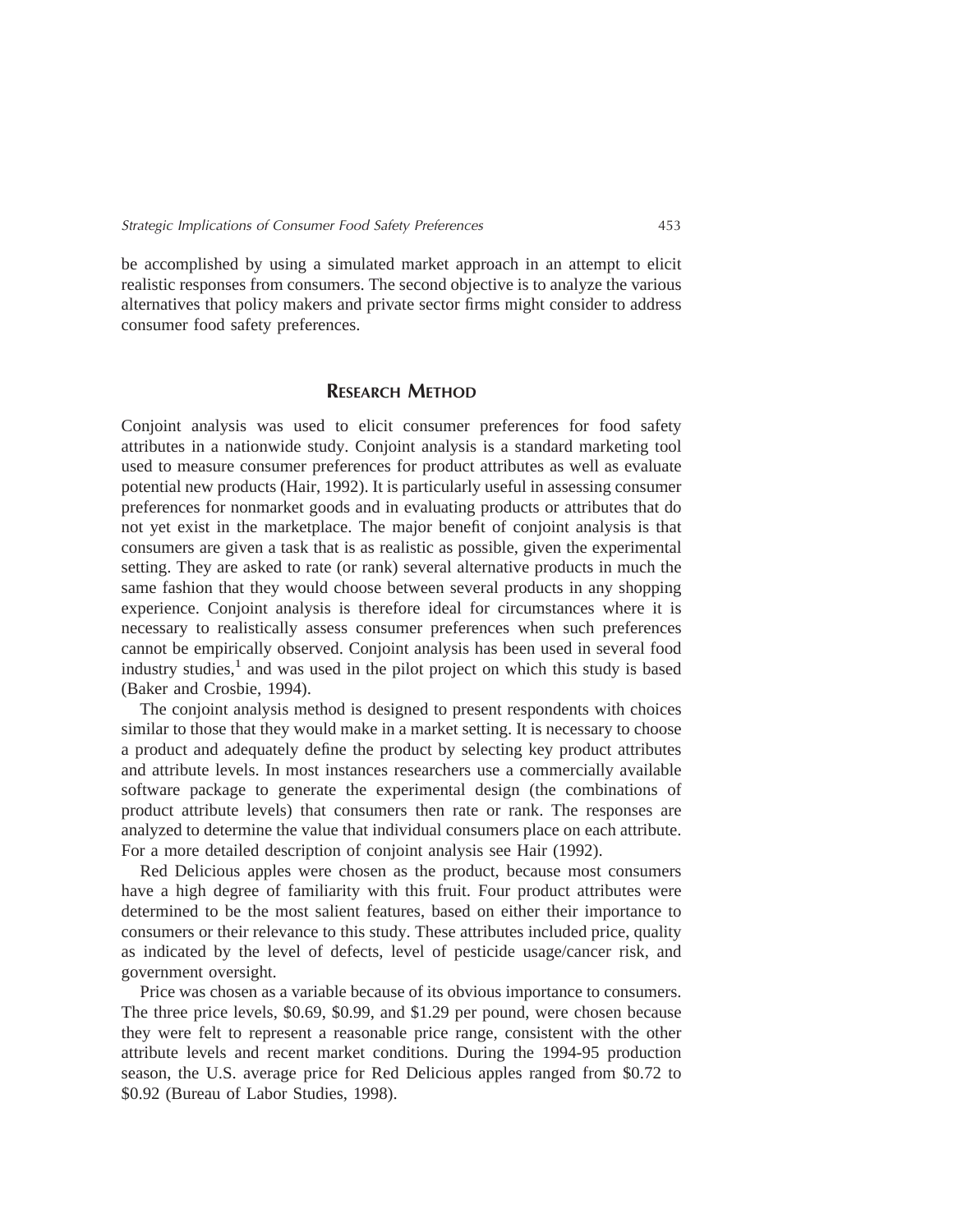Like price, quality of produce is an important element in consumer choice. There are many aspects of quality, including appearance, size, color, and maturity. While all of these aspects may be important to consumers, it would be impossible to include all of these aspects in the model, because it would greatly increase the complexity of the respondent's task. For this reason, the aspect of quality that was thought to be most highly affected by the use of pesticides, the level of defects, was chosen as a proxy for overall quality. Three levels of quality were represented in the model by photographs showing apples with visible defects of 0.0, 1.6, and 3.4%.

The two remaining attributes were chosen because of their relevance to the theme of the study, food safety preference. One attribute represented the type of pesticide policy and reflected different levels of pesticide usage and the level of cancer risk associated with each pesticide policy. Conventional pesticide usage, reduced pesticide usage, and very limited pesticide usage were described as yielding increased lifetime cancer risks of 1 in 1,000, 1 in 10,000, and 1 in 100,000, respectively. The upper bound on the cancer risk estimate of 1 in 1,000 was based on the results of EPA studies and estimates of the National Academy of Sciences (National Academy of Sciences, 1987).

The last variable represented the type of government program for assuring compliance with established food safety standards. The first level of the attribute represented the current system whereby approximately 1% of all produce shipments would be tested to assure compliance with existing standards. A second level of this variable represented a certification system whereby all produce shipments would be inspected and certified as complying with established safety standards before shipment to the retailer.

The attributes and attribute levels were used to develop 11 hypothetical products. Each product was comprised of one attribute level for each of the four attributes. For example, one hypothetical Red Delicious apple product was described as priced at \$1.29 per pound, with moderate damage, produced under a policy of reduced pesticide use (medium cancer risk), and inspected under a system of government monitoring. These 11 alternative products were generated using the Bretton-Clark Conjoint Designer (Bretton-Clark, 1990). Together, these 11 hypothetical products were thought to realistically represent the range of alternatives that consumers would face under the policy alternatives considered in this study.

A national sample of 1,850 individuals was randomly selected by purchasing a mailing list from a company which maintains addresses of over 90 million U.S. households. In early 1996, each person in the sample was mailed a packet that included a cover letter, the survey, a \$1 incentive payment and a postage paid return envelope.

The cover letter was brief and simply asked for the individual's cooperation and input. No information concerning the purpose of the study was provided so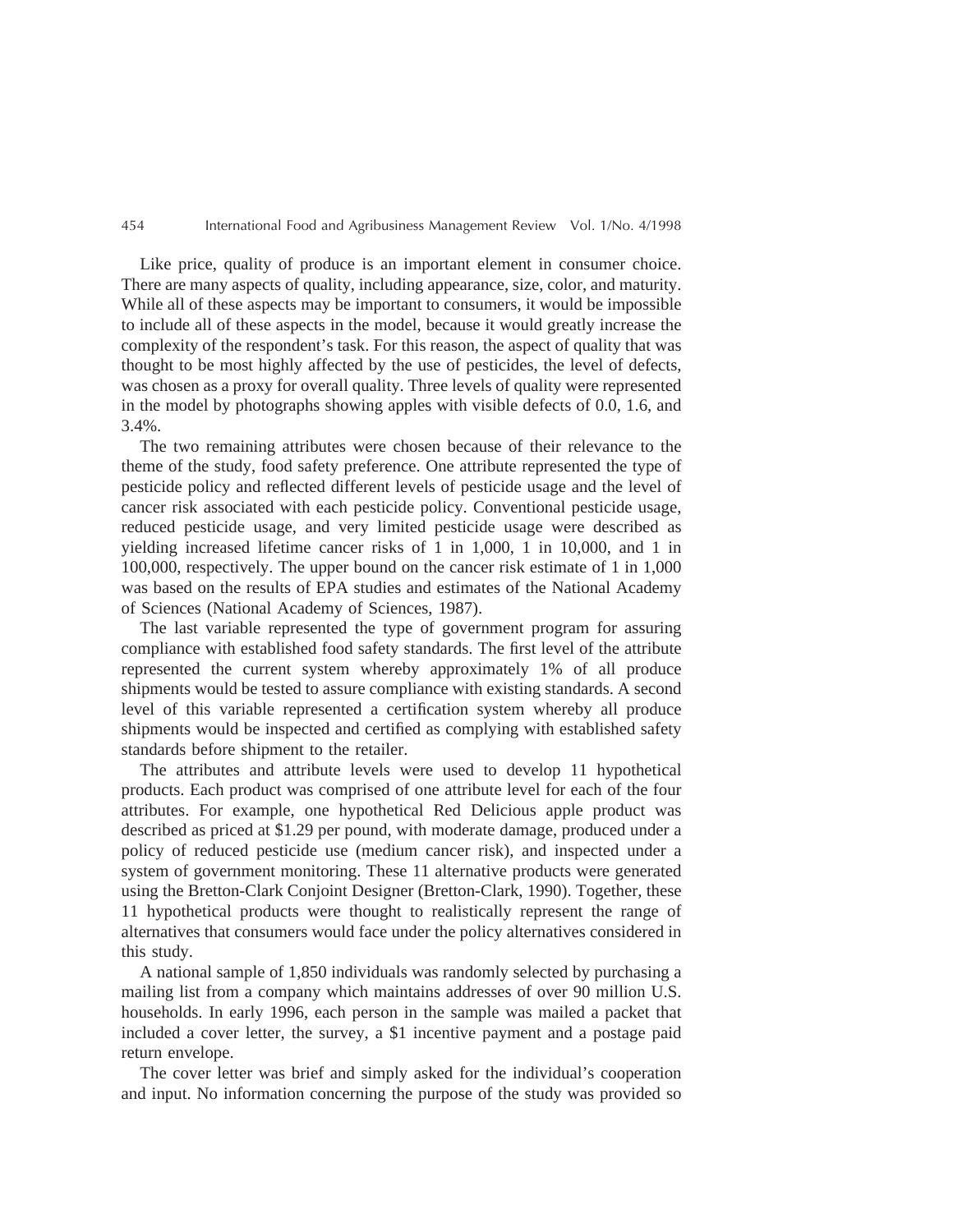as not to bias the responses. The letter indicated that the \$1 was included as a small token of the researcher's appreciation. The survey forms included an instruction sheet, a page describing the product attributes, and a product rating form on which participants were asked to rate the 11 hypothetical products on a scale of 1 to 11.

To maximize the response rate, follow-up post cards were mailed to all non-respondents one month and two months after the initial mailing. A total of 557 responses were obtained. This resulted in a response rate of 33.2% after accounting for those surveys which were undeliverable. After eliminating those responses which were unusable, 510 usable responses remained.

# **RESULTS AND DISCUSSION**

Responses were analyzed with the SAS TRANSREG procedure (SAS Institute Inc., 1992). For each individual, the analysis generated a series of part-worth coefficients for each variable. The part-worth scores indicate the impact of each variable on each individual's utility. The individual part-worth scores were averaged across all individuals to generate an aggregate utility function. The aggregate part-worth scores were then converted into percentages, termed relative factor importance scores, to show the impact of each variable on the total variation in the aggregate utility function. It is the relative factor importance scores that are reported in this paper.

The results of the statistical analysis are shown in Figure 1. By far the most important attribute influencing consumers' purchase decisions was the pesticide policy and associated cancer risk with a relative factor importance score of 61%. The other three factors, price, level of defects, and certification program, had relative factor importance scores of 15, 14, and 10 percent, respectively. The interpretation of these results is that when consumers were presented with product choices reflecting price, level of defects, different levels of pesticide usage, and certification program, the primary factor influencing their intention to purchase was the level of pesticide usage. Consumers in this study also clearly preferred a real reduction in pesticide usage over a program that would provide greater certainty of compliance with established safety standards.

The results of this study, which indicate a strong consumer preference for increased safety margins in the use of pesticides, raise important questions such as, who should be responsible for providing enhanced product safety? Should consumers have alternatives regarding the level of safety in produce? Who should pay for enhanced food safety? The discussion that follows provides a framework for answering these and other questions.

The analysis will address how the principal participants in the food distribution system, including producers, retailers, and government regulators might pursue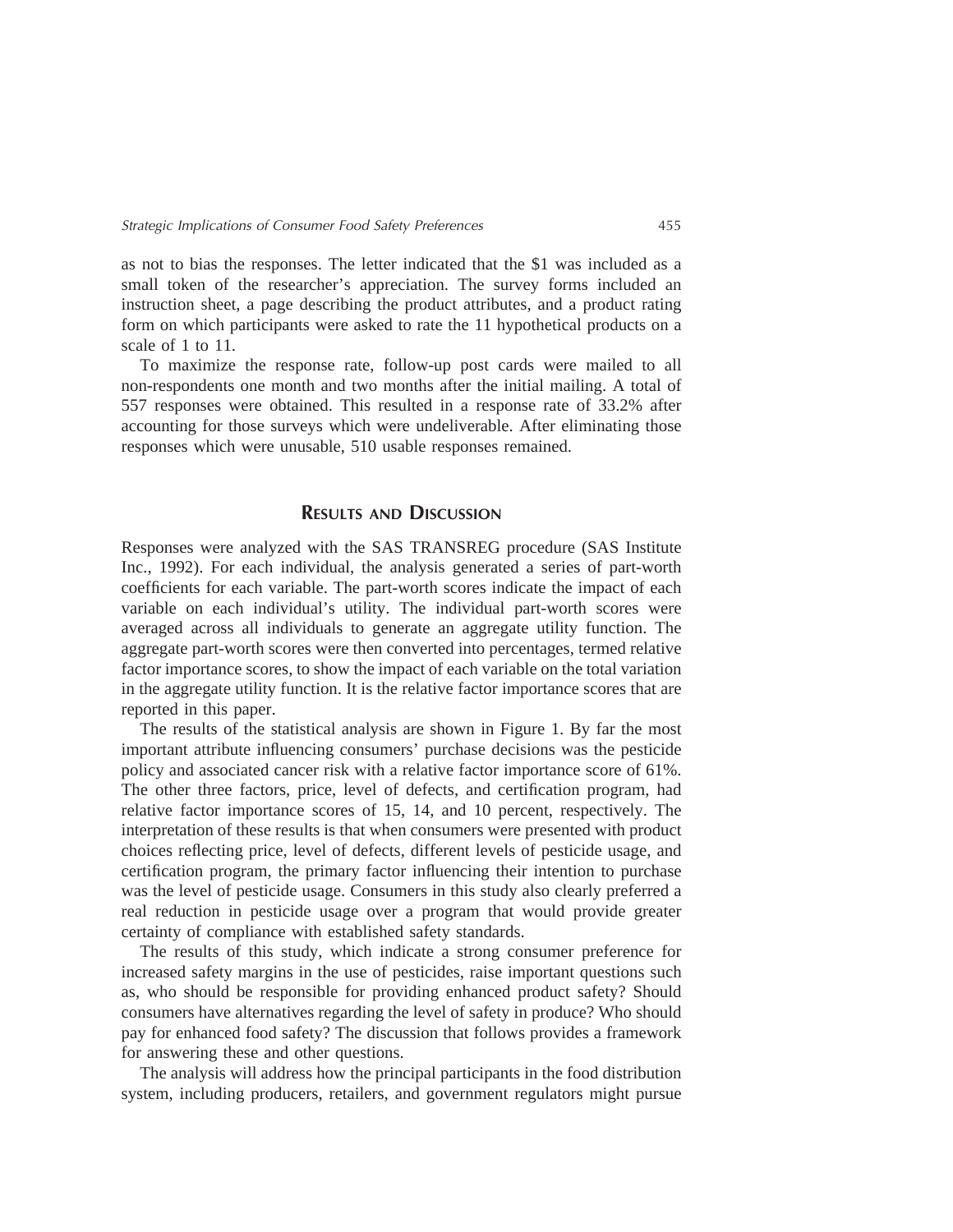

**Figure 1.** Consumer Preferences for Food Safety Attributes

alternatives that have the potential to reduce the risk that pesticides in fresh produce pose to consumers. The analysis will also focus on how participants in the system may address three important factors that influence the level of risk, or the perception of that risk, to which consumers are exposed. These factors are production standards, the level of assurance that established standards are met, and dissemination of information regarding product safety to various participants in the system. To avoid being unnecessarily wordy, in the remainder of this article the term "food safety" will be used to refer to the safety of fresh produce relative to the health risks posed by pesticides.

# **GOVERNMENT POLICY OPTIONS**

The first government option to be explored is the possibility of tighter government standards. While the government could act in many ways to reduce the risk of consumer exposure to pesticides, including directly regulating production methods, recent history would indicate that the most likely approach would be a modification of the existing framework. In August of 1996, years of debate over how pesticides in the food supply should be regulated culminated in the passage by Congress of the Food Quality Protection Act of 1996 (FQPA). Some of the major changes mandated by this law were: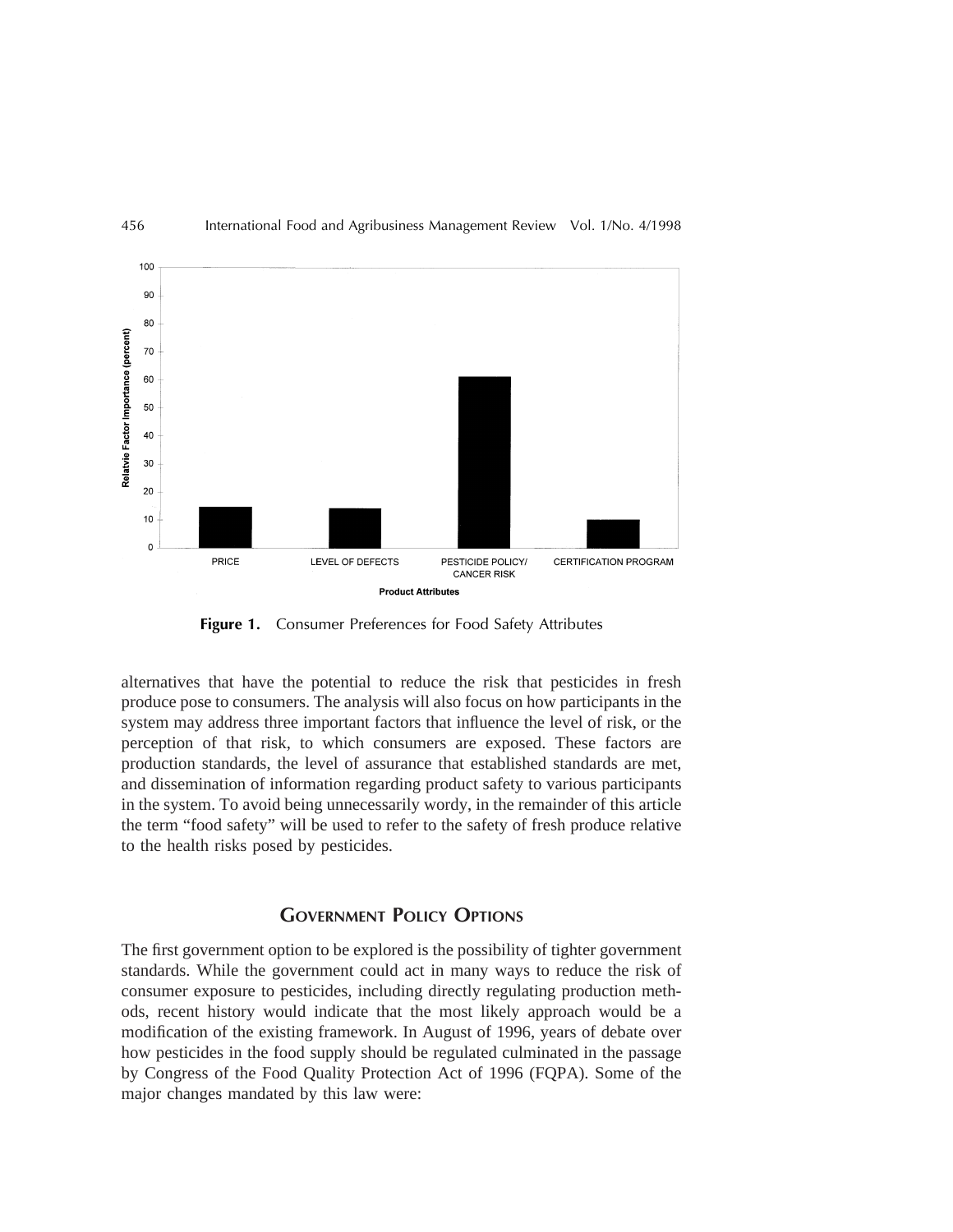- A single health-based standard will be used to establish pesticide tolerances in raw and processed foods. Previously, pesticide residues in processed foods were subject to more stringent regulation under the Delaney Clause than were pesticide residues in raw products.
- Pesticide tolerances must be set at "safe" levels to provide "a reasonable certainty that no harm will result from aggregate exposure to the pesticide chemical residue." The previous law required that tolerances be established that would "protect the public health," and did not account for the effects of exposure to pesticides from multiple sources.
- Special consideration must be given to the risks to infants and children in establishing pesticide tolerances, whereas, previously such risks were not specifically addressed.

Overall, the FQPA strengthened the safety of the food supply by imposing more stringent standards on pesticide residues, by ensuring greater consistency in the application of the standards, and by eliminating some exceptions allowed under previous regulations.

# **Stricter Production Standards**

To further strengthen the safety of the food supply the government could take an approach similar to that used in developing the FQPA. Provisions might accomplish this end by mandating that:

- the definition of "safe" be rewritten to provide an additional margin of safety.
- the use of carcinogens be completely prohibited.
- improved testing procedures be adopted that would ensure that the effects of long-term exposure to pesticides be more thoroughly evaluated.
- the establishment of pesticide tolerances more thoroughly account for the harmful effects of the interaction among various chemicals.

The major advantage of this policy alternative is that it assures uniformity and improved food safety for all consumers. Such an action is especially appropriate when based on scientifically-grounded, health-based criteria. However, overly stringent standards may have several adverse impacts. They increase the cost of produce to consumers and may actually be detrimental to consumer health. Low income consumers, in particular, may consume less produce in response to higher prices, and therefore be deprived of the beneficial health effects attributed to fresh fruits and vegetables. Extremely low pesticide tolerances, which are not healthbased, may also be viewed by countries that export produce to the U.S. as a means of limiting the import of foreign produce and therefore an illegal barrier to free trade.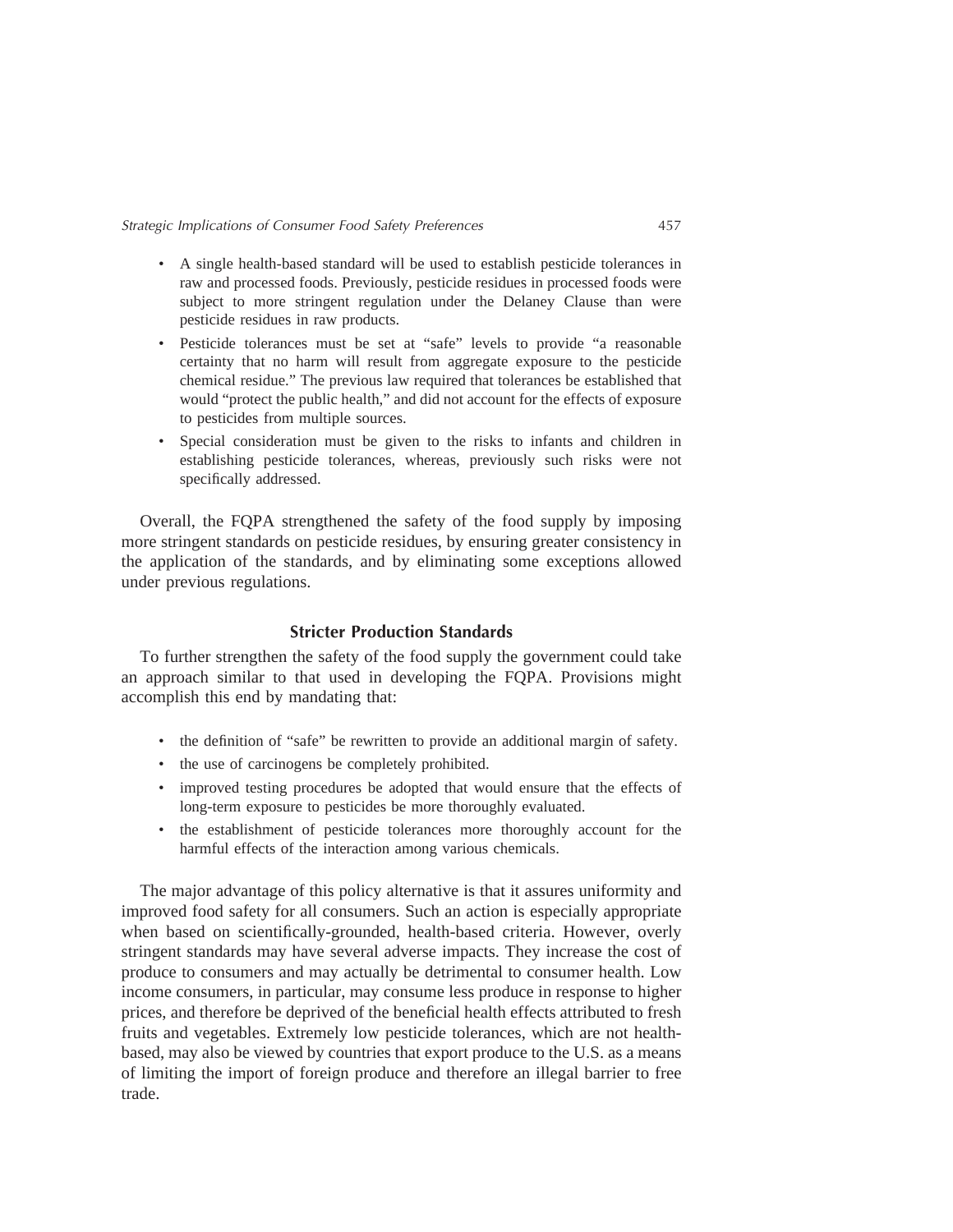# **Improved Regulatory Monitoring**

An alternative to more rigid standards is better enforcement of established food safety regulations. Under the current system of regulatory monitoring, the FDA samples individual lots of both domestically produced and imported produce. Most samples collected under this program are "surveillance" samples, meaning that there is no prior indication that the produce shipment contains an illegal pesticide residue. "Compliance" samples are also collected to follow up on findings of an illegal residue or when other evidence of a potential pesticide residue violation exists. The FDA reported that it collected a total of 4,501 domestic and 5,432 import samples in 1997. Of these, 4,429 domestic samples and 5,223 import samples were surveillance samples (Food and Drug Administration, 1998).

The FDA analyzes produce samples using two types of tests. Multiresidue tests can detect about one-half of the approximately 400 pesticides approved for use by the EPA. Single residue tests or selective multiresidue tests are used to detect the presence of one or a select few pesticides, respectively. The FDA considers many factors including past pesticide residue data, regional intelligence on pesticide usage, and the toxicity of various pesticides in determining the number of samples and the methods of analysis it utilizes.

The current system of regulatory monitoring has been criticized by a host of environmental and consumer advocate groups. The major criticisms are that:

- inadequate sampling fails to detect high rates of pesticide residue violations.
- sampling of imported produce is inadequate, because imported produce is consistently found to have a higher rate of pesticide residue violations than domestic produce.
- inadequate analysis of samples fails to detect many violations because most analyses screen for only a limited number of chemicals.
- slow analysis of samples results in the failure to remove shipments found to be in violation of established standards from the food supply.

Reform of the regulatory monitoring system should contain several key elements:

- mandatory record keeping by growers of all chemicals used on a crop.
- use of a more targeted sampling process.
- more thorough and faster analysis of samples.
- enhanced enforcement powers for the FDA.
- stiff civil penalties for violations.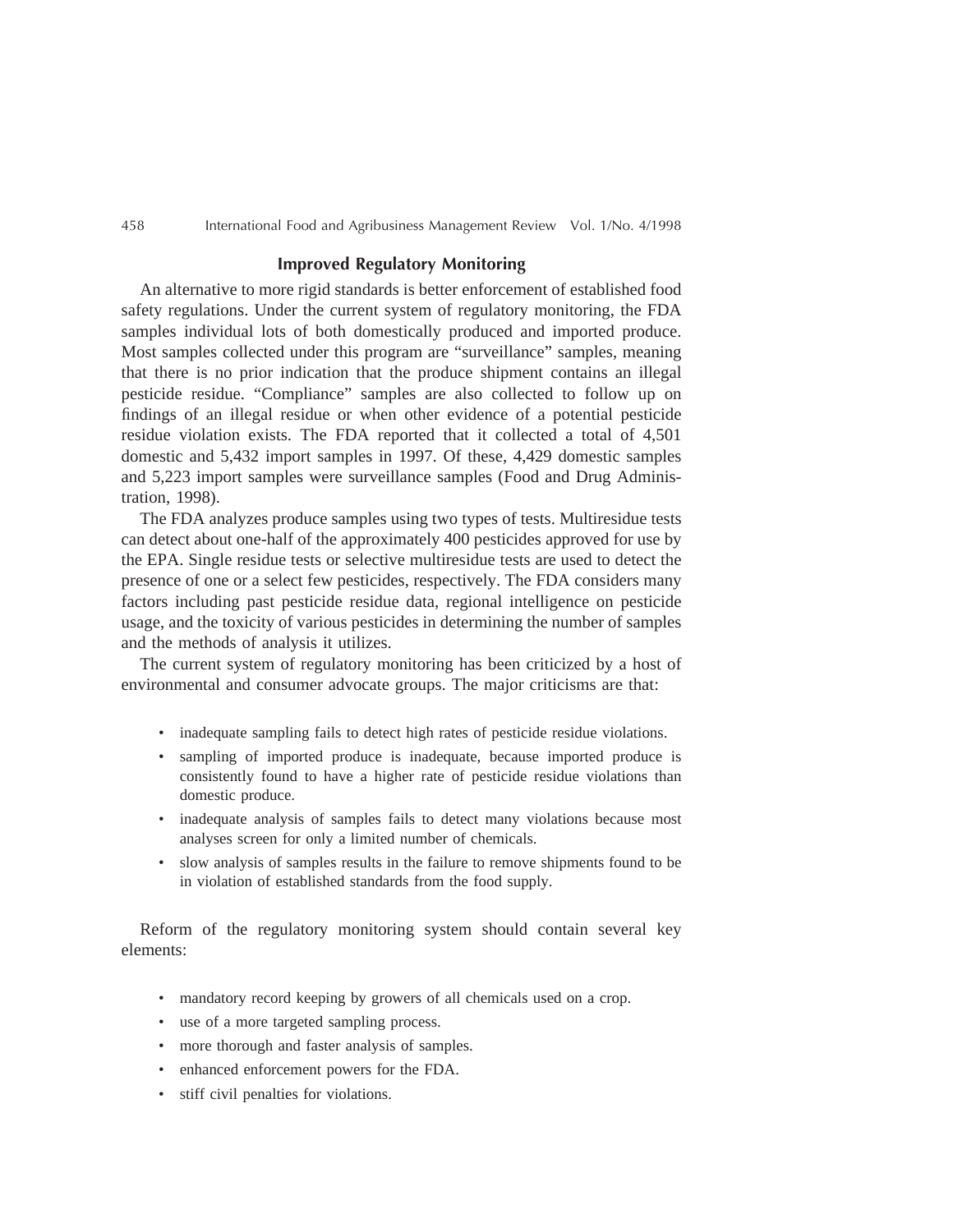Such a multi-pronged approach is necessary to reform the system, because a simple reform of the system would not address the fundamental problems and would be very costly. There are simply too many chemicals in use, the number of shipments is too large, and the cost of analyzing for every possible chemical is too high for a system that relies primarily on random sampling to work effectively.

The targeted system proposed above relies heavily on the use of information to help focus the limited resources of the monitoring agency as well as a strong deterrent to discourage would-be violators. By requiring that growers maintain and make available to the FDA detailed records on pesticide application by crop, the FDA could greatly increase its knowledge of pesticide usage patterns and more effectively focus its efforts on likely problem areas. Uses of alternative sources of intelligence, such as the analysis of sales records by pesticide distributors could be used to detect the use of unreported chemicals. Occasional comprehensive testing of produce shipments would also be required to ensure that the system was in fact working effectively and to detect violators who may attempt to circumvent the system's controls. Such a targeted system represents a substantial departure from current regulatory monitoring by shifting some of the burden from the government to growers. However, this would seem to be justified, since it is the growers' responsibility to comply with food safety regulations and it is in the industry's best interest to foster greater consumer confidence in the food safety system.

#### **Government-Defined Labels**

A third approach that the government could pursue is to use its regulatory powers to determine the standards that must be met in order to use government defined labels. In this way the government could shape the options available to private sector firms, without mandating stricter across the board standards.

Two examples serve to highlight the principal features of this option. In the first example, the government could establish production standards for produce grown with no chemical pesticides. Such a policy would be similar to the organic standards that are currently being developed. It would most likely include provisions for labeling such produce as well as third party certification to ensure compliance with the standards.

A similar approach could be used to regulate reporting of pesticide residue data to consumers. For example, the government could define a label such as "no detectable pesticide residues," the standards associated with usage of such a label, and the method required to certify compliance with the label's standards. To encourage the use of new standards or labels by the produce industry the government could choose to proactively pursue the above options. Alternatively, the government may choose to pursue more of a watchdog role and act only when industry is pursuing options it perceives as not being in the best interest of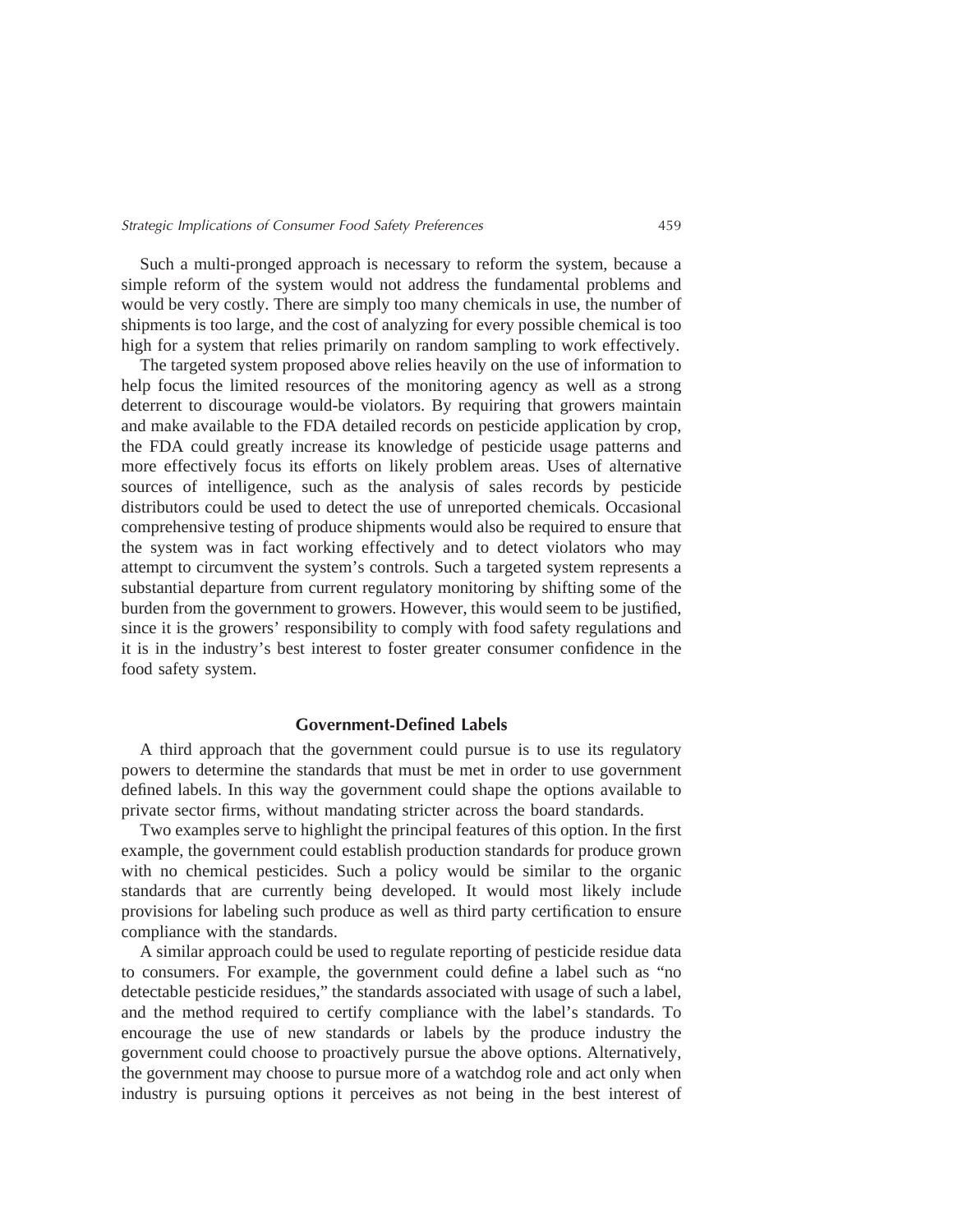consumers. In the latter case, the government would likely respond to industry efforts that it perceived as misleading or adding to consumer confusion. Recent examples of such government action include the legal definition of terms such as "low-fat" or "lite," and the FDA's action to prevent food manufacturers from using the American Heart Association's HeartGuide seal. Because of the risk involved in investing in the development of a standard or label that the government might later find unacceptable, it may be advisable for private industry to work with the appropriate government agency to ensure that its plans will meet with government approval.

# **PRIVATE INDUSTRY OPTIONS**

Analysis of the options that private industry may pursue is complex because the participants are numerous and varied. Like the government, private firms may establish production standards, certify that established standards are met, and disseminate product safety information. Growers, handlers, distributors and retailers all play a role in the production and distribution of fresh produce and have an interest in providing consumers with the assurance that the produce they purchase is safe. Because it would be impossible to address all of the potential ways in which private firms may respond to the demand for increased food safety, several of the most likely scenarios are discussed below.

# **Grower Labels**

Growers or grower groups may attempt to differentiate their product on the basis of production standards that enhance food safety. Such standards may include the use of no chemical pesticides, limited pesticide use, or the application of integrated pest management techniques. An example of such a program is the Stemilt Growers Cooperative's Responsible Choice program. Stemilt's is a fruit packer serving over 200 growers in Washington, Oregon, and British Columbia. Participating growers must document their Integrated Pest Mangement (IPM) and Integrated Crop Management (ICM) practices. In return their fruit is labeled with Stemilt's "ladybug logo."

Another example of a grower label is California Clean. Growers participating in this program are certified by the California Clean Growers Association and adhere to strict limits on the kinds of pesticides they use and the sustainable farming practices they employ. With certain exceptions the use of carcinogenic and acutely toxic pesticides is prohibited. California Clean produce is marketed primarily in California.

Both of the above examples are representative of the relatively few grower labels currently in use. They tend to be relatively small scale regional efforts by growers and/or packers. This is probably indicative of the relatively high costs of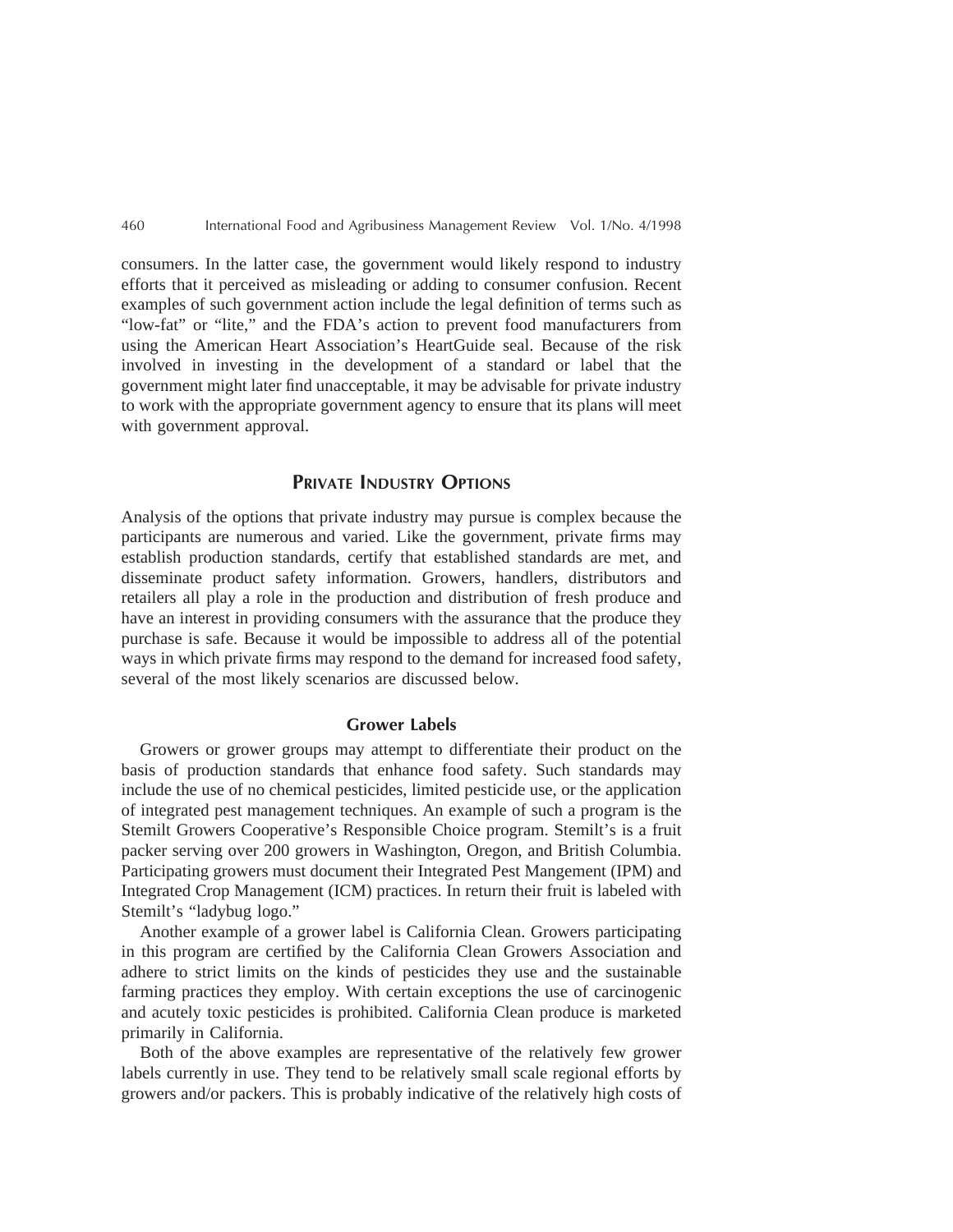establishing a successful brand in the produce industry. Some of the principal costs include development of production standards, label development, record keeping and certification, gaining access to distribution channels, and consumer promotion and education. Individual and even groups of growers may also lack the necessary scale for cost effective branding because they grow relatively few items and their products may be present in the market for only a few months out of each year.

## **Retailer Labels**

At the other end of the spectrum is retailer labels. Retailers have many inherent advantages over growers in the establishment of produce labels. They have an established reputation with consumers, they control the allocation of space in the produce section, and they have a keen understanding of the consumer and consumer purchasing behavior. Furthermore, they can work with and influence many downstream providers to ensure that they have a broad array of produce that meets their quality specifications throughout the year.

Wegmans, a Rochester, New York retail supermarket chain, offers one of the few examples in the U.S. of a retail supermarket that has developed a retail label signifying safer produce. The Wegmans IPM label is used on produce from growers who certify that they have adhered to the IPM practices recommended by land-grant universities in growing the crop. Wegmans relies primarily on the farmers themselves to certify compliance with the program's standards, although it also has the farmers' records inspected by an agricultural specialist.

#### **Third Party Labels**

The use of third party labels may be used to assure consumers that the food they purchase meets some minimum safety standards. Certification could be given to attributes of the production method, attributes of the final product, such as pesticide residue levels, or both. The major advantage of using a third party to certify compliance with food safety standards is that organizations without an economic interest in the outcome of the certification process may be perceived by consumers as more credible than firms, such as growers, that have an economic interest in the outcome. Furthermore, certification labels provided by third party groups may benefit from the groups'established reputation and consumer goodwill.

Oakland, California-based Scientific Certification Systems (SCS), which certifies products under the NutriClean label, is an example of a third party that certifies produce meeting its standards for pesticide residues. The standard used by SCS is "no detected residue," using a detection limit of 0.05 parts per million (SCS, 1998). Both growers and retailers use the SCS service. While some retailers may use the certification service solely as a quality assurance measure, most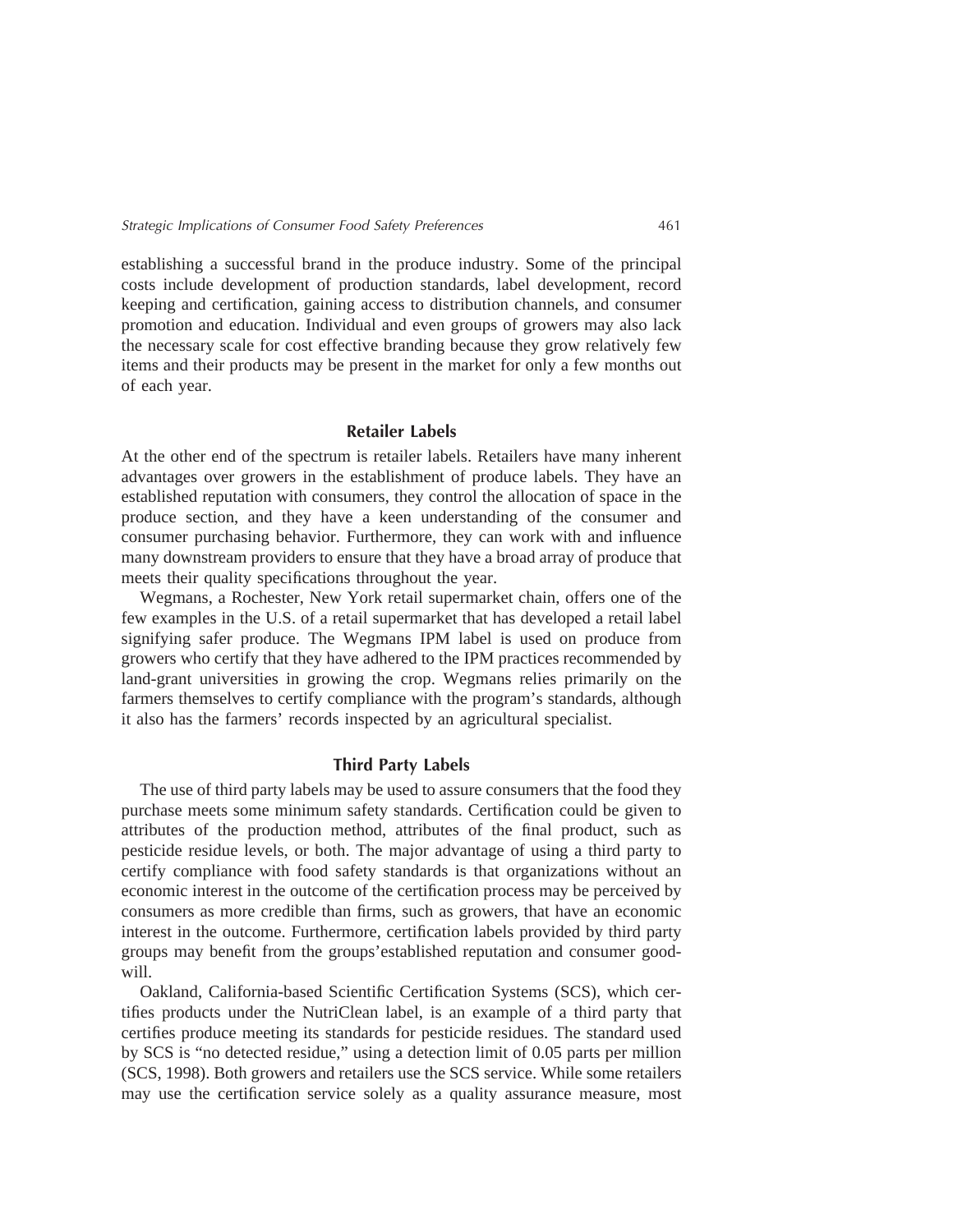retailers using the service also use the NutriClean label to differentiate their produce as having an added measure of safety.

Third party groups may also develop their own standards and labels as a means of influencing production methods and expanding the choices available to consumers. In this way, independent interest groups may use their organizations' established reputation and goodwill to foster their organizational goals. Grower groups may want to collaborate with groups that share a common interest in promoting food safety. Partnering with a group that has established name recognition may provide easier access to distribution channels and lower the cost of promoting the label.

An example of an organization that has used this model is the Portland, Oregon-based group, The Food Alliance (TFA). This independent organization endorses farms and farm products grown under practices that protect consumers, farm workers and the environment. Growers must meet TFA's strict requirements for pest and disease management, soil and water conservation, and human resource development in order to promote their products using The Food Alliance seal of approval. Consumer research by TFA indicated that one of the primary reasons shoppers chose TFA-Approved produce was the third party endorsement (The Food Alliance, 1998).

## **CONCLUDING REMARKS**

The results reported in this study indicate that consumers have a strong desire for enhanced food safety in fresh produce. Consumers, in expressing their product preferences, indicated that they were both willing to pay for a reduction in pesticide usage as well as accept some deterioration in produce quality. One wonders, if this is the case, why there is such a paucity of products and labels in the fresh produce industry that promote such attributes. Is it that consumers' responses reflect their fears but not their purchase intentions? Possibly, consumers' preferences for food safety attributes are largely latent, and will only be expressed when triggered by events such as the alar or cyclospora crises. On the other hand, the lack of successful products addressing this consumer need may indicate that food marketers have not yet developed the right product, that is properly priced, adequately promoted, and conveniently available to most consumers.

The above discussion addresses possible responses by both government and private industry to consumers' food safety concerns. While the proposed government actions would address many consumers concerns, I think such action is unlikely, particularly given that both the U.S. food safety and food labeling laws have been recently overhauled after a period of long debate. Furthermore, since consumer food safety concerns are complex and varied, the flexibility and